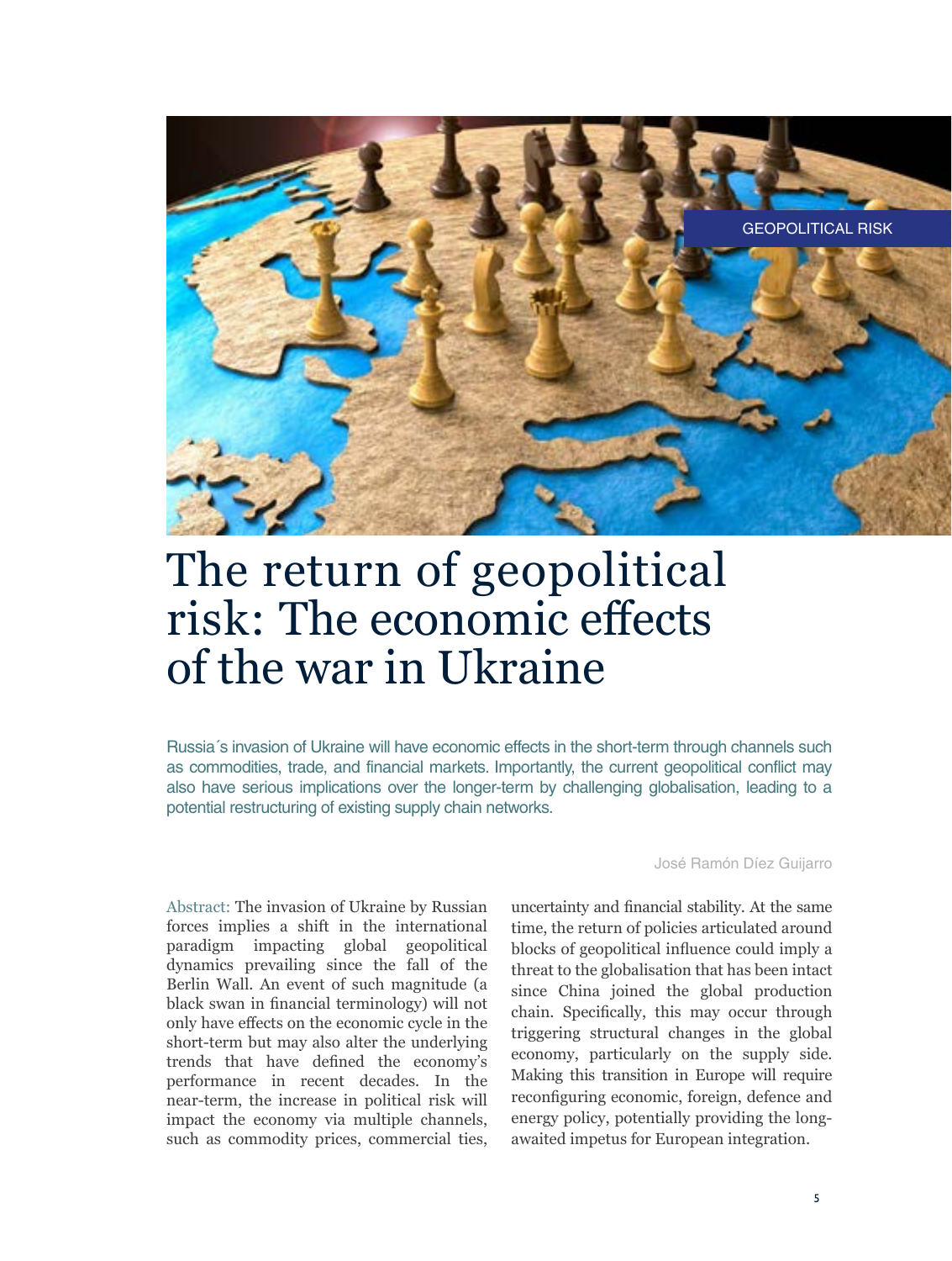" As a result of the conflict in Ukraine, the IMF lowered its forecast for global growth for this year by 0.8 percentage points to 3.6%, cutting its GDP forecasts for 143 of the 198 economies under its coverage. "

# Short-term effects

Having navigated the last major variant of COVID-19 (Omicron) better than feared, but not so well as to avoid the sharp mismatches between supply and demand, the global economy faces a new challenge as the war in Ukraine implies yet a new supply shock and, therefore, an increase in economic risks. Recently, the International Monetary Fund (IMF, 2022) lowered its forecast for global growth for this year by 0.8 percentage points to 3.6%, [1] cutting its GDP forecasts for 143 of the 198 economies under its coverage. In other words, nearly all countries will be negatively affected to a greater or lesser degree by the distortions caused by the armed conflict, the exceptions being the major commodity producers.

In addition, the nature of the disruption and its timing are a challenge in terms of economic policy response as the room for manoeuvre is limited following the effort made in the past two years to mitigate the effects of the pandemic. Therefore, the increase in geopolitical risk will have economic, financial and social repercussions on top of diplomatic and military ramifications. And they are all interrelated, with the scope for a seismic shift in the major trends that have shaped the international economy since China joined the global production chain towards the end of the 1970s.

The transmission channels in the shortterm include commodity prices, trade ties, confidence levels and financial stability. The most direct impact is already being felt in the form of the biggest increase in commodity prices since the 70s, which, in addition to its direct consequences for inflation, will rapidly spread to disposable income and, by extension, growth and employment. Between the start of the year and the beginning of May, commodity prices have surged 30%, with all categories registering growth, from energy (+60%), to industrial metals (+21%) and farm products  $(+26%)$ .

The problem is that the supply shock has come on the heels of a strong rally in the prices of these products in  $2021$  (+25%), due to supply chain bottlenecks. It is, therefore, a disruption that comes at a time when the effects of the mismatches between supply and demand that marked global economic trends in 2021 (evident, for example, in the cost of shipping containers) have not disappeared.

It is obvious that the spike in oil and gas prices will prove the main source of contagion, particularly in Europe, where Russia is the source of 20% of all oil imports and 35% of natural gas imports. According to the International Energy Agency, Russia is the world's third largest oil producer, at 10.5 million barrels per day (behind the US and Saudi Arabia) and its exports account for 11% of the worldwide total.

Last December, nearly all of the economic scenarios for 2022 were predicated on the

" It is obvious that the spike in oil and gas prices will prove the main source of contagion, particularly in Europe, where Russia is the source of 20% of all oil imports and 35% of natural gas imports.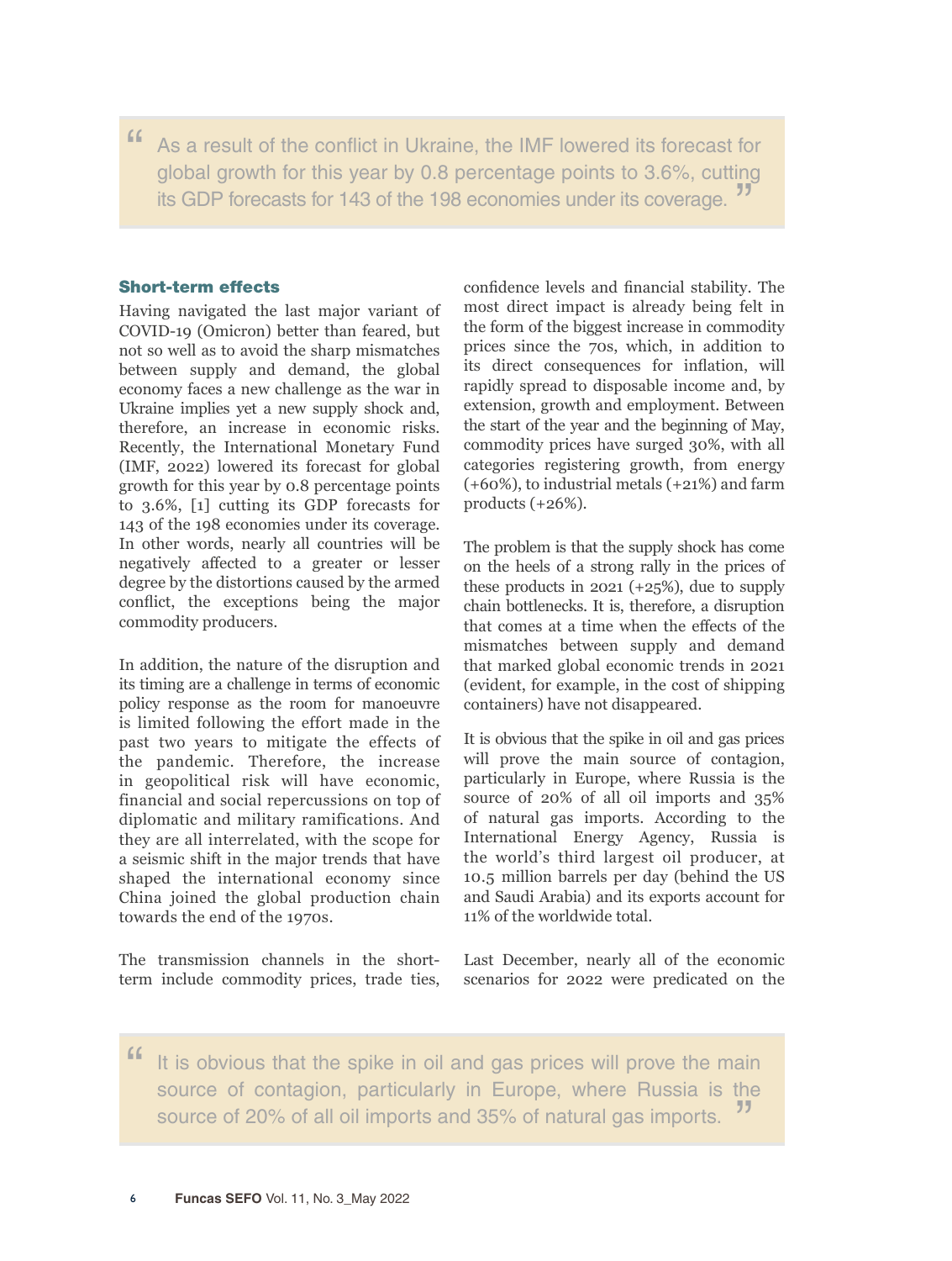# Table 1 **Commodities**

|                           | <b>Metric</b>   | Price   | Change (%)    |                 |           |         |        |  |  |
|---------------------------|-----------------|---------|---------------|-----------------|-----------|---------|--------|--|--|
|                           |                 |         | Last<br>month | Last<br>quarter | Last year | 2020    | 2021   |  |  |
| <b>Commodities</b>        | Index           | 129.0   | 4.1           | 3.7             | 30.1      | $-4.7$  | 27.8   |  |  |
| <b>Energy</b>             | Index           | 52.8    | 15.2          | 15.8            | 71.1      | $-44.4$ | 54.5   |  |  |
| <b>Brent</b>              | \$/barrel       | 106.9   | 2.6           | $-1.0$          | 37.4      | $-25.0$ | 51.5   |  |  |
| <b>WTI</b>                | \$/barrel       | 104.7   | 6.9           | 6.3             | 42.7      | $-11.0$ | 57.6   |  |  |
| Natural gas<br>(Europe)   | $\epsilon$ /MWh | 96.5    | $-13.2$       | $-23.4$         | 37.2      | 54.6    | 270.2  |  |  |
| <b>Precious</b><br>metals | Index           | 218.9   | $-4.9$        | $-6.4$          | $-0.1$    | 25.4    | $-6.2$ |  |  |
| Gold                      | \$/ounce        | 1854.8  | $-4.0$        | $-4.3$          | 1.4       | 25.0    | $-3.4$ |  |  |
| Industrial<br>metals      | Index           | 195.4   | $-8.6$        | $-7.8$          | 13.0      | 15.4    | 29.0   |  |  |
| Aluminium                 | \$/MT           | 3052.5  | $-11.2$       | $-12.6$         | 8.7       | 9.4     | 40.4   |  |  |
| Copper                    | \$/MT           | 9769.5  | $-5.3$        | $-5.8$          | 0.5       | 26.2    | 23.9   |  |  |
| <b>Nickel</b>             | \$/MT           | 31771.0 | $-0.1$        | $-1.0$          | 53.1      | 17.2    | 23.7   |  |  |
| <b>Agricultural</b>       | Index           | 75.7    | 5.4           | 4.0             | 24.6      | 14.4    | 28.0   |  |  |
| Corn                      | \$/bushel       | 814.0   | 10.7          | 8.7             | 37.2      | 22.2    | 25.0   |  |  |
| Wheat                     | \$/bushel       | 1043.5  | 6.0           | 3.7             | 35.4      | 15.2    | 20.3   |  |  |

*Note: Data as of end of the period. Source: Bloomberg.*

# Exhibit 1 **Container costs**

### \$ per 40-foot container



*Source: CaixaBank Research, based on Reightos data (via Refinitiv).*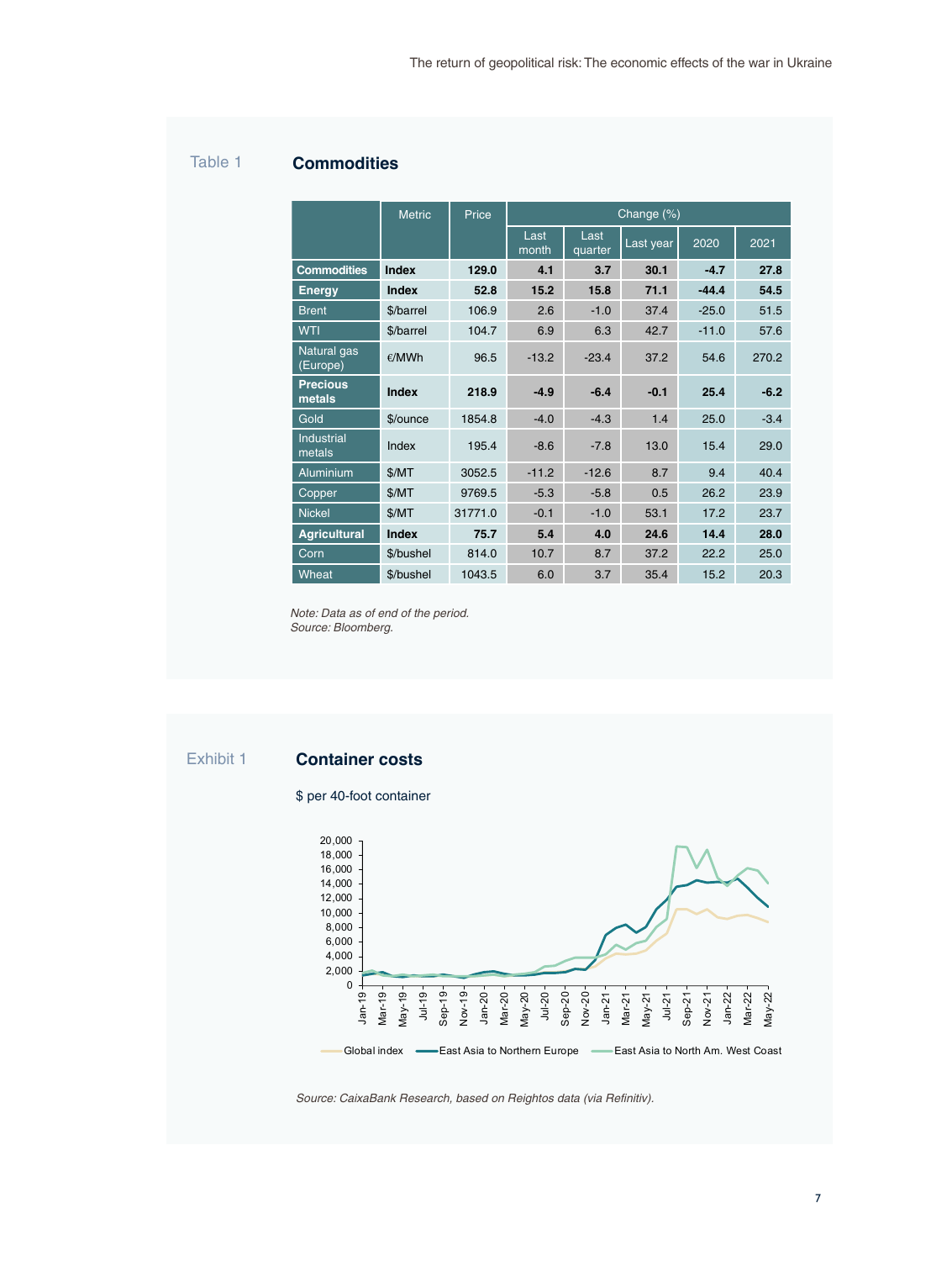" If we assume a negative impact on growth of around 0.25pp for every €10 increase in average oil prices and of another 0.25pp for every €30/MWh increase in gas prices, it is very likely that many industrialised nations will feel an adverse impact of close to one percentage point this year from the spike in energy prices alone. "

–all-important– assumption than crude prices would average around \$75 (having rallied by 50% in 2021); today, futures prices point to a price of around \$105/bbl this year and, more importantly, only a slight easing in 2023, to \$96. By the same token, natural gas [2] futures are pointing to an average price of €96/MWh this year (2023:  $\epsilon$ 82/MWh), compared to  $\mathbb{C}$ 47/MWh on average in 2021. In short, since the start of the conflict, oil and natural gas futures contracts, in addition to presenting significant volatility, have priced in increases in the medium-term (2023 and 2024), assuming that the mismatch between supply and demand will not be resolved immediately. If we assume a negative impact on growth of around 0.25pp for every €10 increase in average oil prices and of another 0.25pp for every  $\epsilon_{30}$ /MWh increase in gas prices, it is very likely that a good number of the industrialised nations are looking at an adverse impact of close to one percentage point this year on account of the spike in energy prices alone. That will ultimately depend on the governments' ability to accommodate the supply shock, limiting its incidence in the short-term so as to avoid second-round effects.

The good news is that households in most developed economies are still holding on to some of the surplus savings set aside in 2020



*Notes: Dutch TTF natural gas and Brent oil. The dots indicate the prices of futures contracts for gas*  and oil for May 2022 until December 2023. The gas prices are updated using prices as of April 29<sup>th</sup>. *Source: CaixaBank Research, based on Bloomberg data.*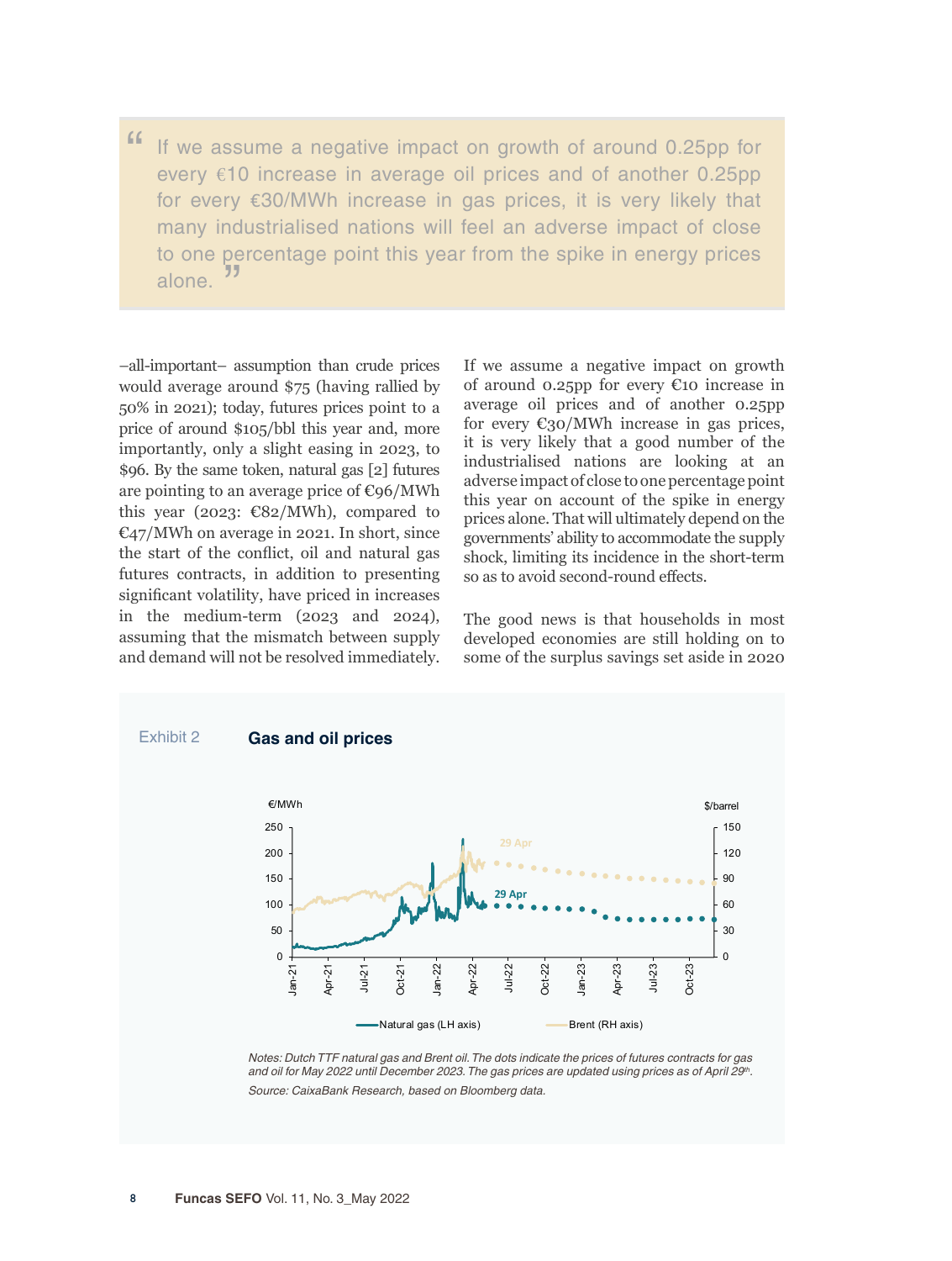and 2021, [3] which will help lower-income households to absorb the short-term effects of the increased prices of basic necessities. It is important to underscore the impact of the growth in agricultural commodity prices (over 50% since January 2021) for a good number of emerging economies for whom the weight of food in CPI is very high. [4] According to the World Trade Organisation, 35 African countries are highly dependent on grains from Ukraine and Russia, which could lead to shortages and, thereby, considerable social tension, in the months to come.

The problem is exacerbated by the fact that the supply shock comes at a particularly fragile time, as inflation had already been hovering at abnormally high levels [5] for a year. Following the contraction in global supply prompted by the widespread lockdowns of 2020, global production has been unable to keep up with the extraordinary rebound in global demand as soon as mobility restrictions were lifted, [6] compounded by the shift in consumer habits induced by the lockdowns and home-working phenomenon, triggering growth in expenditure on durable goods (computers, televisions, *etc*.).

The result is that the world's sophisticated and efficient value chains have displayed fragility in the last two years in the face of events such as COVID and the armed conflict, in addition to the inability to adapt to changes in demand. Therefore, the supply shock comes immediately on the heels of another disruption, at a time of great economic fragility, with inflation well above expected levels and central banks likely to be proven with hindsight to have been behind the curve in trusting for much of last year that the spike in prices would prove transient. All of which limits the scope for monetary policy intervention and increases the likelihood of second-round effects.

The second channel of transmission is the increase in uncertainty and its impact on confidence and spending and investment decisions, given that we are watching the war play out live, in real time, over social media. The Caldara and Iacovello geopolitical risk index (GPR) has almost doubled from before the hostilities began. Moreover, it has reached its highest level since the onset of the war in Iraq in March 2003 (Garcia-Arenas y Carreras Baquer, 2022).



*Note: The November data for the eurozone relate to the flash estimate. Sources: CaixaBank Research, based on Bureau of Labor Statistics and Eurostat data.*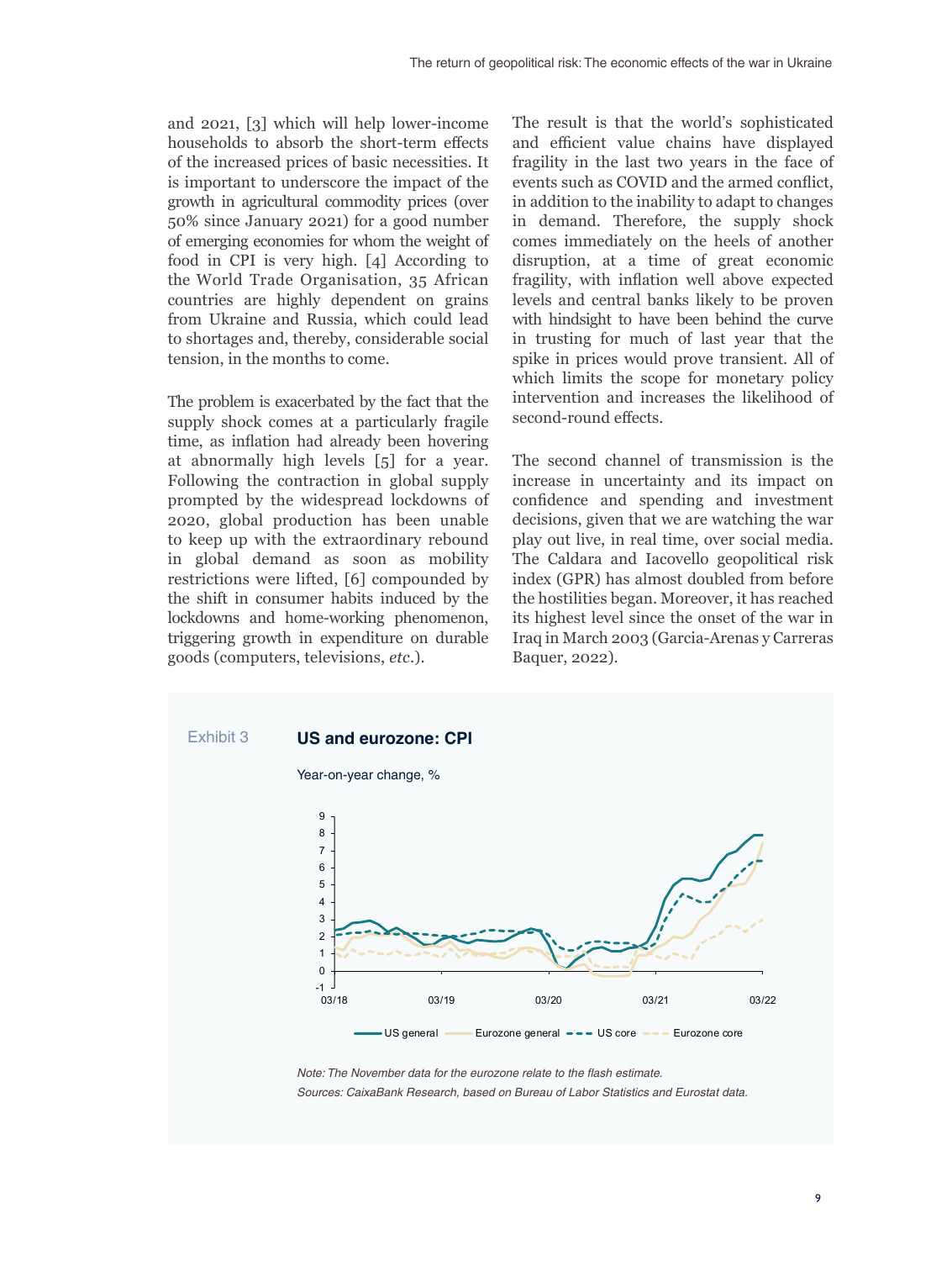" The supply shock emanating from Ukraine comes immediately on the heels of another disruption, at a time of great economic fragility, with inflation well above expected levels and central banks likely to be proven with hindsight to have been behind the curve. <sup>77</sup>



How will the erosion of confidence affect economic agents' decisions? For now, consumer confidence has eroded by more than business sentiment and within the corporate sector, the players in the manufacturing sector appear more concerned than those in services. Although all readings remain consistent with an economy still in growth territory. Nevertheless, as expected, confidence has eroded more considerably in Europe due to its proximity to the epicentre of the conflict. In April, the composite business sentiment index (PMI) came in at 51.0 points, down from 52.7 points in March, the lowest reading in 22 months. The key for growth, as is nearly always the case, will be the trend in private

" While Russian goods and services exports account for around 2% of global trade, the exposure is very asymmetric and the real problem lies with Russia´s energy ties, as Russia is the world´s second largest oil exporter (11%) and largest natural gas exporter (25%) with Europe being its main market.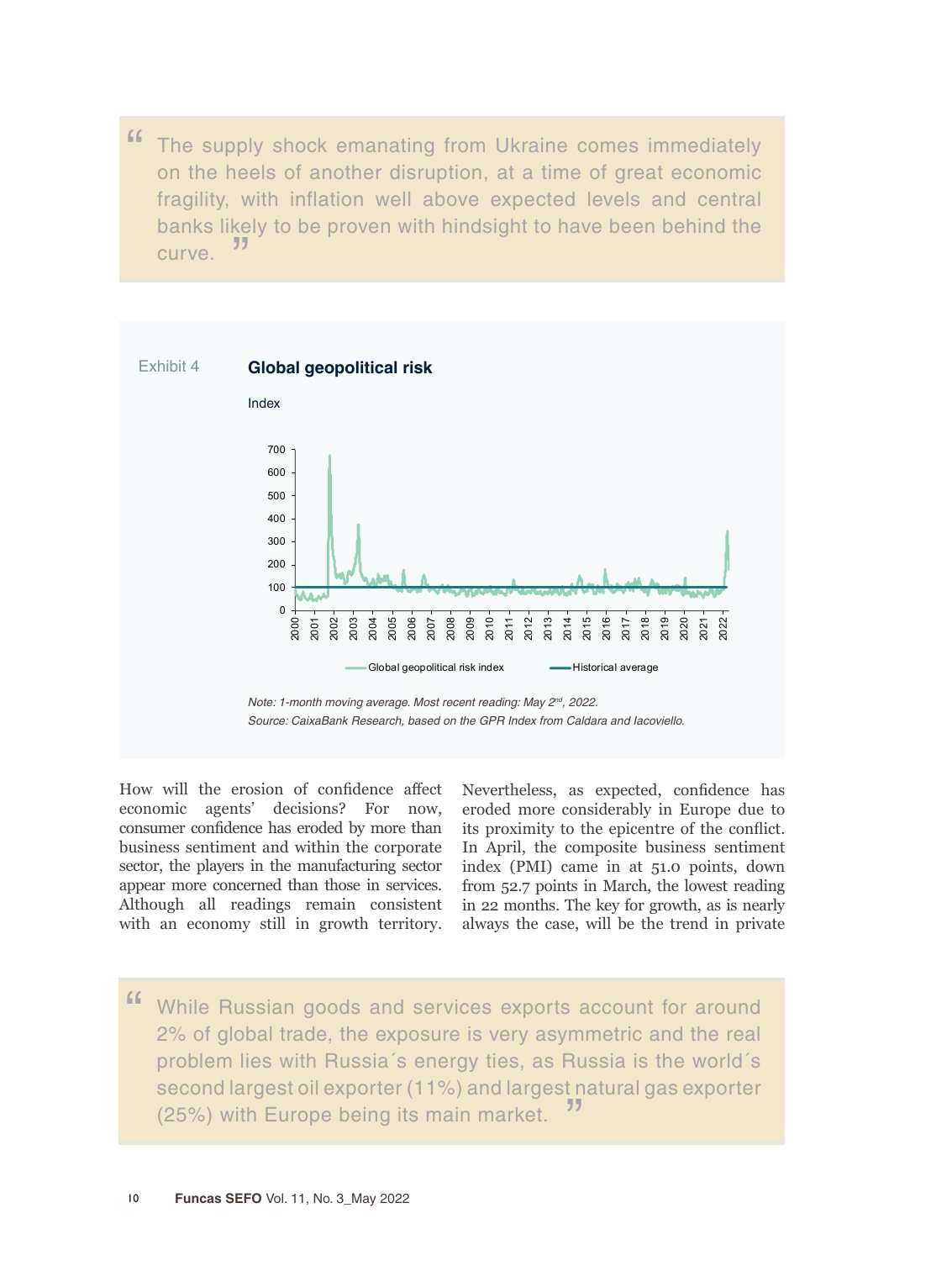consumption, shaped by the negative effects of prevailing inflation on purchasing power and the existence of pent-up savings which could be released, potentially counteracting the downturn in expectations.

It is easier to predict the effects derived from trade ties with Russia, *i.e*., the trade channel effects. Russian goods and services exports account for around 2% of the global total (0.2% in the case of Ukraine). However, that exposure is very asymmetric: Russian imports account for 7% of gross goods and services imports in the EU-27, a figure that rises above 20% in the case of Bulgaria, and ranges between 8% and 17% in the case of Finland and the Baltic nations, compared to just 1% in Ireland or Spain, for example. The real problem, however, are the energy ties, as Russia is the world's second largest oil exporter (with a share of 11%) and the largest natural gas exporter (25%), Europe being its main sales market. As a result, as expected, Russia is a prominent trade partner in the mining and coke refined oil derivative manufacturing sectors, where it commands shares of 21% and 42%, respectively, of total EU-27 imports. That high dependence is evident not only in the countries closest to Russia's borders, but also across the EU's major economies, including Germany, France and Italy, with percentages of between 13%

and 20% in mining and 15% and 24% in refined oil products.

Using the OECD's input-output tables [7] it is possible to analyse gross imports by country and to filter for the effect of intermediate inputs to determine the real impact of a country in the productive process of its trade partners. It is a good way of approximating the level of economic integration and, therefore, interdependencies across countries and sectors. For example, if we import a good into a given country, but most of that good has been made in other countries, the gross import figures fail to reflect the reality of the underlying economic ties. Something which is possible with the OECD tables. As a result, it is possible to map out the origin of the goods produced, consumed and exported in a given country by filtering for the intermediate goods along the entire value chain.

As a result, if we focus on end demand in the various European countries, the weight of Russia in value added is not very significant, just 1% of the total. [8] By country, as expected, the more dependent countries are Lithuania (6.2%), Bulgaria (5.7%), Cyprus (4.4%), Latvia (4.1%) and Estonia (3.8%). [9] However, breaking the figures down at the sector level once again reveals widespread high dependence on Russian commodities

# Table 2 **Value added in end demand originating in Russia**

(% of end demand)

|              | <b>TOTAL</b> | Agriculture | <b>Mining</b> | Manufacturing | <b>Utilities</b> | Construction | <b>Services</b> |
|--------------|--------------|-------------|---------------|---------------|------------------|--------------|-----------------|
| <b>EU-27</b> | 1.0          | 1.3         | 16.1          | 2.2           | 2.9              | 0.9          | 0.7             |
| Eurozone     | 0.9          | 1.1         | 15.8          | 2.0           | 2.5              | 0.8          | 0.6             |
| Germany      | 1.0          | 1.2         | 17.4          | 1.9           | 2.1              | 0.8          | 0.6             |
| <b>SPAIN</b> | 0.4          | 0.6         | 11.1          | 1.2           | 1.1              | 0.4          | 0.3             |
| France       | 0.6          | 0.7         | 20.1          | 1.7           | 2.2              | 0.5          | 0.4             |
| Italy        | 0.9          | 0.9         | 13.5          | 1.9           | 2.3              | 0.6          | 0.5             |
| <b>UK</b>    | 0.6          | 1.1         | 14.4          | 1.6           | 0.9              | 0.4          | 0.4             |
| <b>US</b>    | 0.2          | 0.3         | 0.4           | 0.5           | 0.2              | 0.2          | 0.1             |
| China        | 0.5          | 0.5         | 2.7           | 0.7           | 1.3              | 0.6          | 0.3             |
| India        | 0.3          | 0.1         | 2.5           | 0.6           | 0.5              | 0.3          | 0.3             |

*Source: CaixaBank Research, based on OECD data.*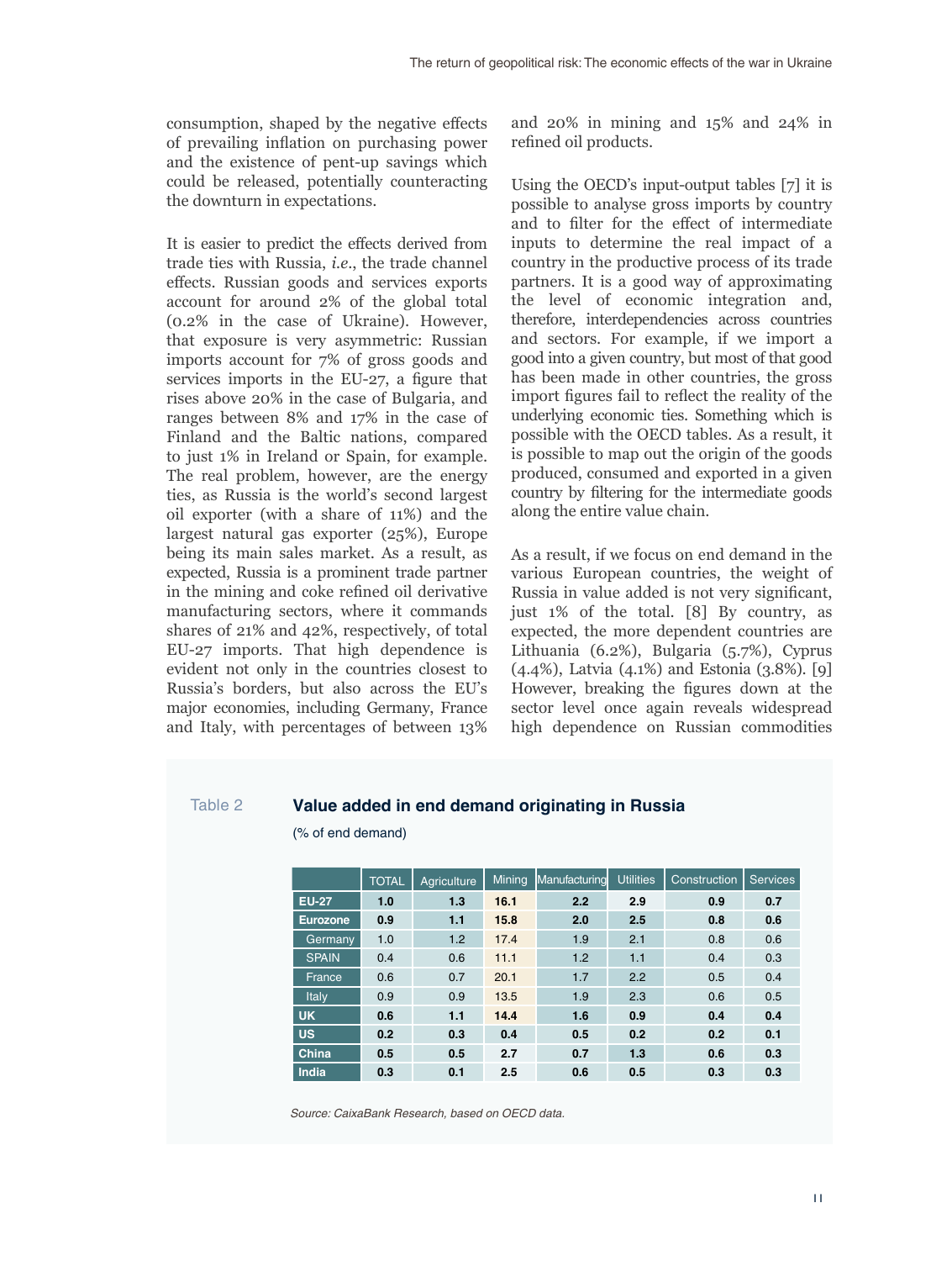in the mining (16.1%) and coke and refined oil product (16.8%) sectors. In other sectors such as electricity, gas and water services (utilities), that dependence is circumscribed to specific countries, including Bulgaria (26% of end demand), Slovakia (16%), Latvia (17.9%) and Lithuania (19%). Note that in the case of Germany, 17% of end demand for mining sector products comes from Russia, a figure that rises to 19% in the case of refined products. Spain is the EU country in which Russian imports account for the lowest share of end demand, although dependence in the mining sector is also high (11% of end demand). In short, data support the perception that the potential impact via trade ties is moderate as economic integration with Russia is not significant. The problem, however, is the relatively high dependence of strategic sectors, mainly energy related, in many countries. Indeed, Russia's weight in the energy sector implies a significant 'footprint' in many products, most notably in certain manufacturing sectors.

Lastly, the financial channel is another potential source of transmission to growth, due to the banks' direct exposure to Russia and the instability that could arise in certain segments of the financial markets as a result of monetary tightening in the wake of the slew of bad news on the inflation front in recent months. As for the former, the international banks' exposure to Russia is very limited (around 100 billion euros) and has been halved since Russia annexed Crimea. In the case of the European banks, the only systems with significant exposure to Russian residents are those of Austria and Italy (4.5% and 1.5% of GDP, respectively); all other countries' exposure is very small.

The run-up in inflation is set to have a more significant impact on the financial markets. Although inflation looks to be close to peaking in much of the OECD, the worry is the spillover to core inflation and the knock-on effects for long-term inflation expectations, which are edging nearer to 3% than 2% on both sides of the Atlantic. That is shaping a shift in central bank messaging and a sharp increase in the nominal yield demanded by investors all along the interest rate curve to compensate for their exposure to inflationary risks. The market is discounting more aggressive monetary policy normalisation with official rates currently expected to reach close to 3% in the US and 1.5% in the EMU. [10] Those levels would have a potentially moderate effect on financial stability and growth, especially if they are sufficient to anchor inflation expectations at 2%, although they contrast with the financing conditions economic agents have gotten used to over the last decade (average 12m EURIBOR: 0.05%).

In the short-term, therefore, we are looking at a very different scenario to that seen in recent decades and the key lies with the interaction between interest rates, inflation and uncertainty all at much higher levels than we are used to, especially for highly indebted economies. The fact that the economic structure and the flexibility of the factors of production are very different from those prevailing in the 1970s reduces the risk of stagflation. However, it will not be easy to conduct economic policy in order to protect the more vulnerable agents' income, apportion the loss of activity generated by a supply shock fairly, allow prices to send the right signals for rebalancing the markets most affected by the war or avoid secondround inflation effects. Or at least not without

" Data support the perception that the potential impact via trade ties is moderate as economic integration with Russia is not significant; however, the problem is the relatively high dependence of strategic sectors, mainly energy related, in many countries.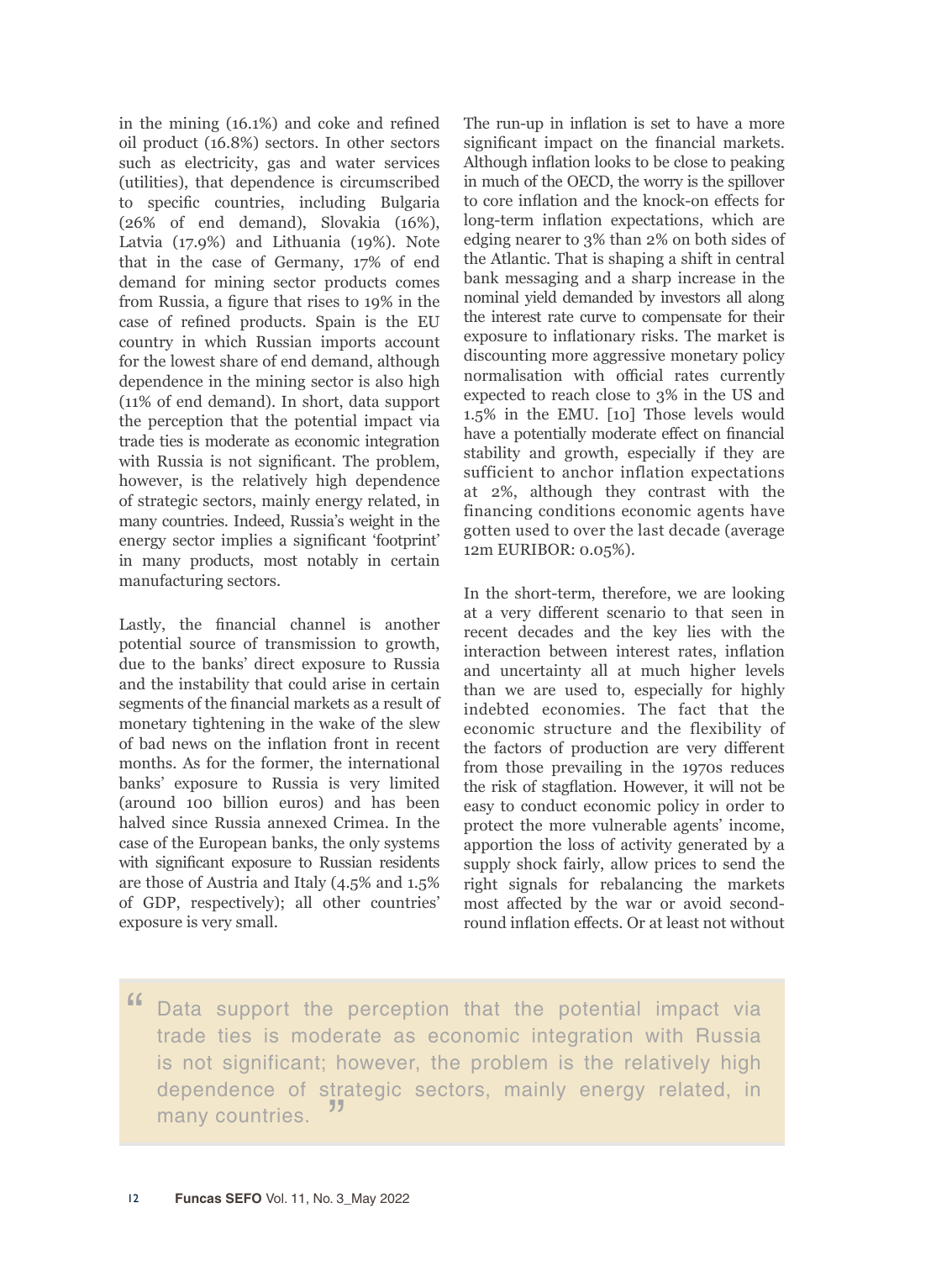triggering a cooling-off in economic activity in light of the need to normalise monetary policy. As the economic authorities face the umpteenth crossroads in recent years, the price to be paid for an appropriate response to the current challenges (political and economic) could be stagnant growth for two or three quarters in exchange for minimising the threat of stagflation, which would imply many more sacrifices in the medium-term.

## Structural changes

Although the effects of the armed conflict on economic prospects will remain front of mind over the coming months, the longerterm impacts on some of the trends that have shaped global economic performance in recent decades may prove even more

important. The search for greater strategic autonomy (especially in Europe) will drive the reformulation of foreign policy, including energy, defence and competition policies, with knock-on effects for the economy. It is obvious that the return to areas of geopolitical influence will have negative impacts on foreign trade, just as doubts about the resilience of value chains are beginning to translate into incipient searches for vertical integration in sectors where the supply chain bottlenecks have been particularly disruptive. In fact, in its most recent *World Economic Outlook (WEO)*, the IMF warns of the return of a global economy split into geopolitical blocks with different technology standards, cross-border payment systems and, even, reserve currencies. The consequence would be a reduction in potential output (loss of efficiency in the long-term),



" In its most recent *WEO*, the IMF warns of the return of a global economy split into geopolitical blocks with different technology standards, cross-border payment systems and, even, reserve currencies, resulting in a reduction in potential output, increase in volatility and a long adaptation process.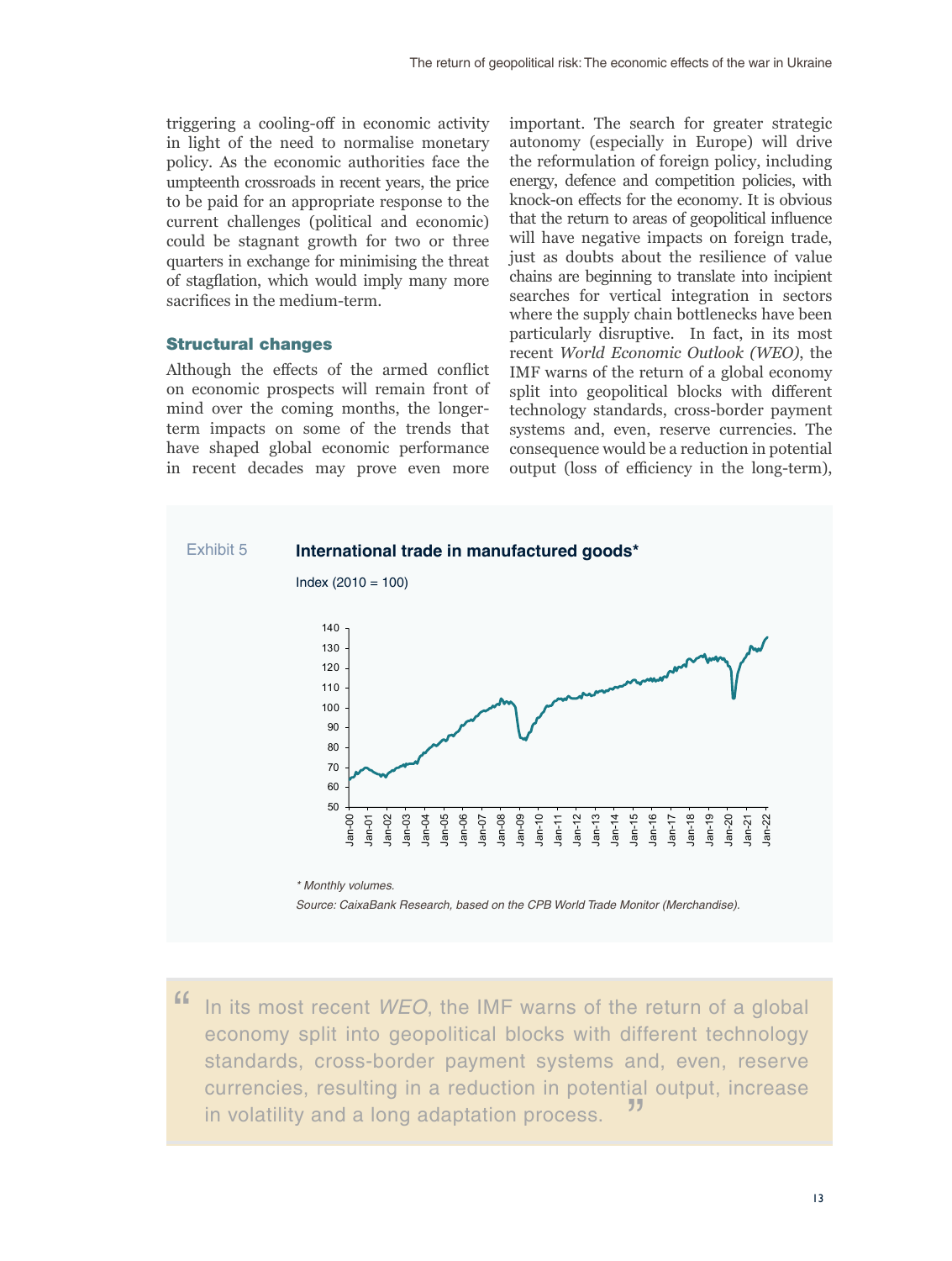" We can call it deglobalisation, reglobalisation, nearshoring or strategic autonomy but either way we are moving towards the reformulation of value chains, which will imply sacrificing a degree of efficiency in order to gain resilience.<sup>"</sup>

increase in volatility and a long adaptation process if the framework that has governed international trade relations during the last 75 years breaks apart.

In short, after three decades of progress, the globalisation process is now being challenged by a host of open-ended issues (COVID, geopolitics, trade wars, *etc*.), thus raising the question of whether it might be necessary to redesign a global production chain that has not been capable of getting back on its feet in over five years. The loss of efficiency in global supply could be offset by reduced dependence on countries presenting high political risk. Such regimes with 'poor-quality democracies' represent 31% of global GDP (The Economist, 2022) and imply a risk for trade relations that is hard to quantity or cover. Country risk analysis can assess a country's payment capacity by analysing its liquidity and solvency but it is much harder to estimate non-democratic regimes' 'willingness' or 'inclination' to adhere to openness and rule of law. It is harder, therefore, to measure political risk.

We are not only talking about moral matters, but also security in the event of disruptive effects caused by political tensions. We can call it deglobalisation, reglobalisation, nearshoring or strategic autonomy but either way we are moving towards the reformulation of value chains, which will imply sacrificing a degree of efficiency in order to gain resilience. It is impossible to tell where that change of paradigm will lead us but it is unlikely we'll ever get back to the *status quo* we had before Trump took power.

The question is not whether we are on the cusp of a deglobalisation process but rather what is the best way of transitioning towards a new equilibrium. That process will not be

easy, immediate or cost-free but in all likelihood the changes are already underway. The paradox is that globalisation, apparently the most robust vertex of the Rodrik trilemma [11] up until the pandemic, may now be the component that has to be sacrificed in light of the wear and tear sustained in recent years.

The good news is that Europe has once again responded forcefully to a huge challenge for the second time in just over two years. If the European integration process advances piecemeal between crises, the materialisation of three major moments of instability (financial crisis, COVID and Ukraine) since 2008 has raised the gauntlet. A response of the calibre warranted by the circumstances wrought by the war in Ukraine, as we are seeing to date, will require reconfiguring economic, foreign, defence and energy policy, so giving the much awaited definitive push towards European integration.

# **Notes**

- [1] The downgrade compared to the October 2021 forecasts is 1.3 percentage points.
- [2] Dutch TTF Gas Futures, the benchmark used in Europe.
- [3] Surplus savings in Spain are estimated at close to 90 billion euros, most of which are in liquid assets, which in an environment of rampant inflation should be used to offset the loss of purchasing power.
- [4] According to the IMF, food represents 40% of consumer spending in Sub-Saharan African countries, compared to 20-25% in other emerging economies and 16-18% in developed economies.
- [5] Year-on year rates of CPI in April: 7.5% in the EMU, 7.4% in Germany, 8.3% in Spain and 8.3% in the US.